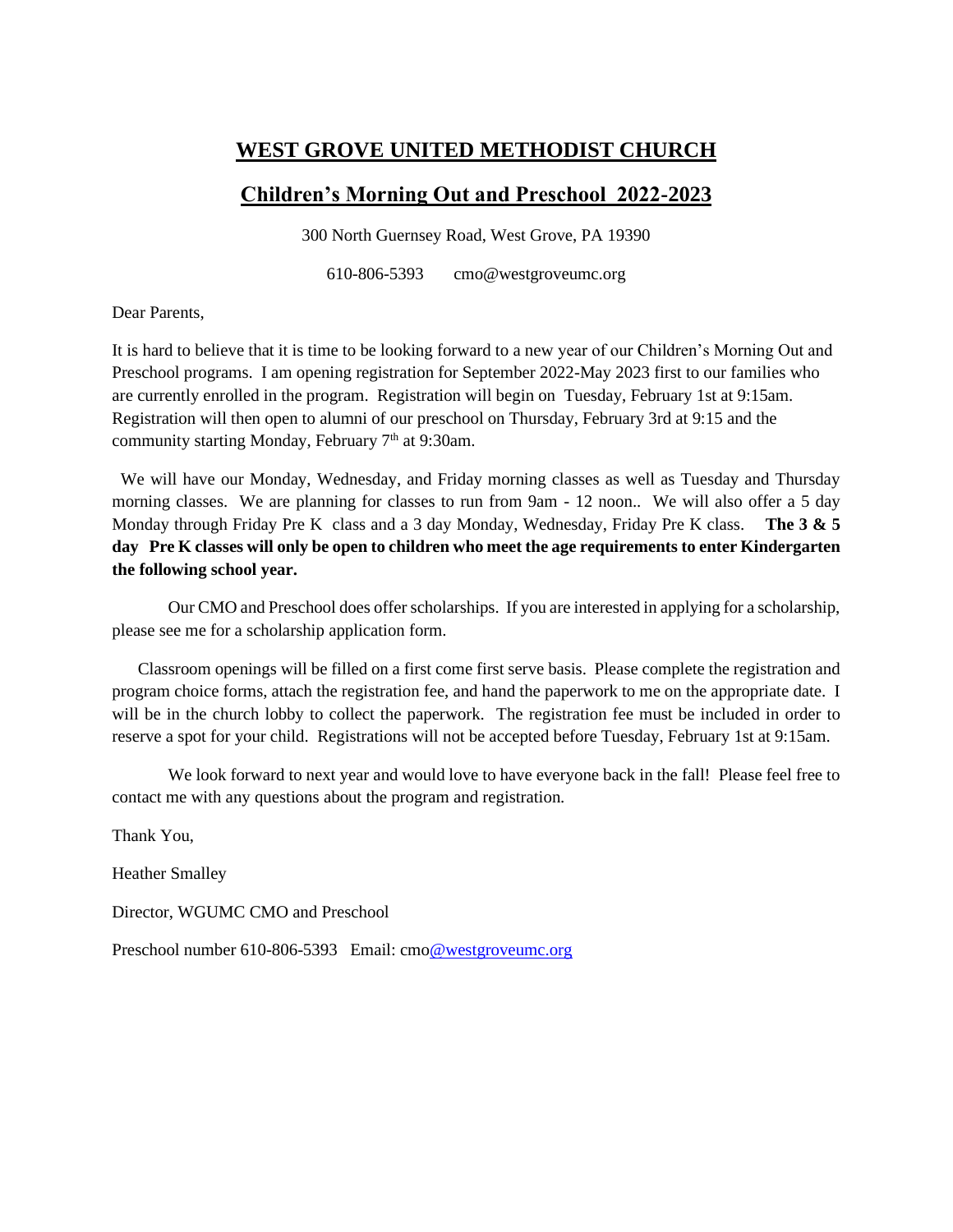| <b>WGUMC CMO and Preschool Options and Tuition Rates for 2022-2023</b><br>Yearly tuition is paid in 10 monthly installments, August-May. There is also a \$75<br>one- time non refundable registration & supply fee for the school year. |                                                                         |  |  |  |
|------------------------------------------------------------------------------------------------------------------------------------------------------------------------------------------------------------------------------------------|-------------------------------------------------------------------------|--|--|--|
| <b>Options</b>                                                                                                                                                                                                                           | <b>Tuition</b>                                                          |  |  |  |
| <b>Preschool 2 Year old Class</b>                                                                                                                                                                                                        | <b>Children age 2 by September 1</b>                                    |  |  |  |
| Option 1:                                                                                                                                                                                                                                |                                                                         |  |  |  |
| 3 days per week; Monday, Wednesday,                                                                                                                                                                                                      | Tuition for 3 days \$225.00 per month                                   |  |  |  |
| Friday                                                                                                                                                                                                                                   |                                                                         |  |  |  |
| Option 2:                                                                                                                                                                                                                                |                                                                         |  |  |  |
| 2 days per week; Tuesday, Thursday                                                                                                                                                                                                       | Tuition for 2 days \$193.00 per month                                   |  |  |  |
|                                                                                                                                                                                                                                          |                                                                         |  |  |  |
| <b>Preschool 3 Year Old Class</b>                                                                                                                                                                                                        | <b>Children age 3 by September 1</b>                                    |  |  |  |
| Option 1:                                                                                                                                                                                                                                |                                                                         |  |  |  |
| 3 days per week; Monday, Wednesday,                                                                                                                                                                                                      | Tuition for 3 days \$225.00 per month                                   |  |  |  |
| Friday                                                                                                                                                                                                                                   |                                                                         |  |  |  |
| Option 2:                                                                                                                                                                                                                                |                                                                         |  |  |  |
| 2 days per week; Tuesday, Thursday                                                                                                                                                                                                       | Tuition for 2 days \$193.00 per month                                   |  |  |  |
|                                                                                                                                                                                                                                          |                                                                         |  |  |  |
|                                                                                                                                                                                                                                          |                                                                         |  |  |  |
| <b>Pre K Class Options</b>                                                                                                                                                                                                               | Children who are eligible for Kindergarten the<br>following school year |  |  |  |
| Option 1: 3 days- Mon, Wed, Fri                                                                                                                                                                                                          | Tuition for 3 day \$ 225.00 per month                                   |  |  |  |
| 9am - 12pm                                                                                                                                                                                                                               |                                                                         |  |  |  |
|                                                                                                                                                                                                                                          |                                                                         |  |  |  |

9am – 12 pm

Option 2: 5 days -Monday -Friday Tuition for 5 day \$275.00 per month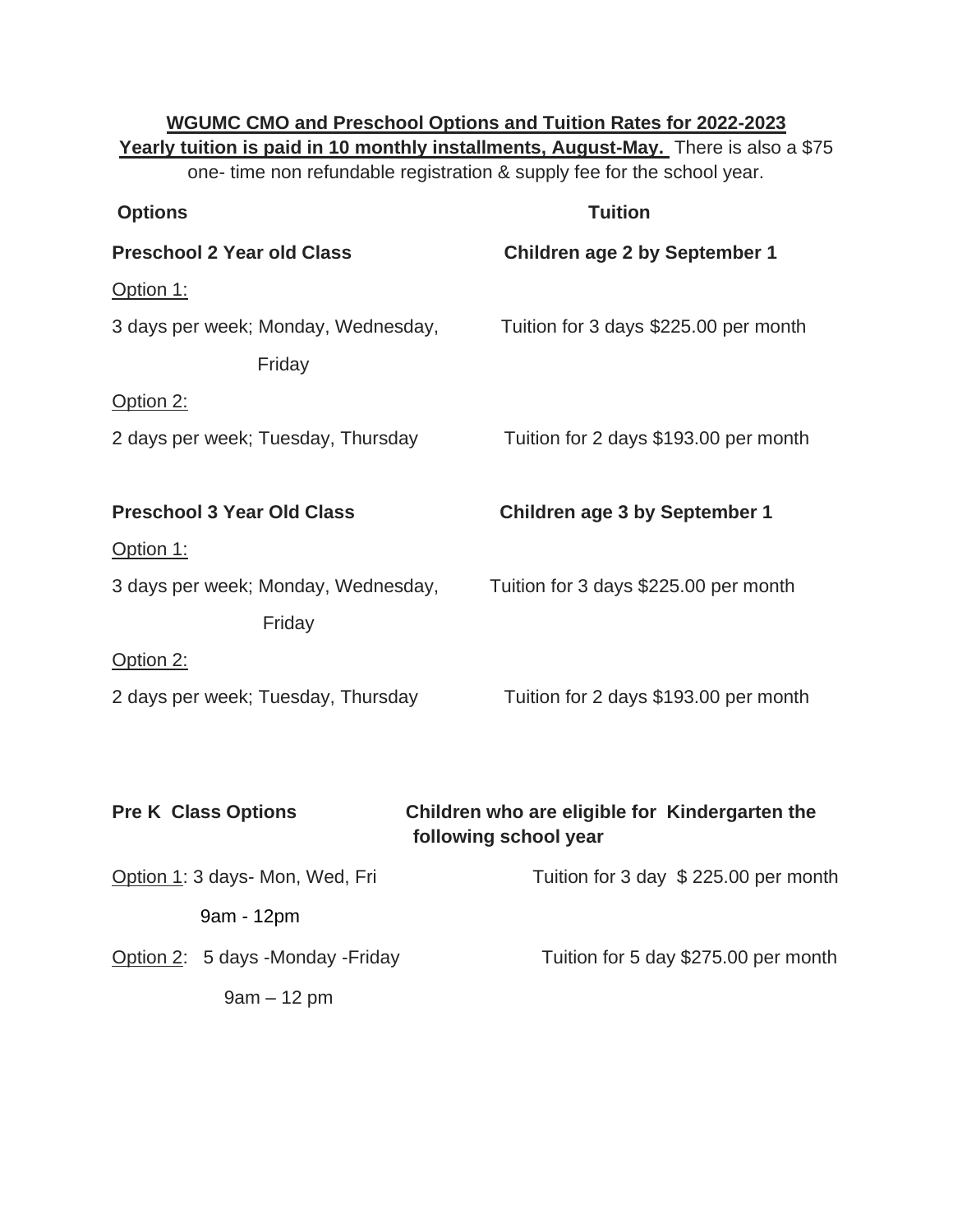# **Children's Morning Out and Preschool Registration Form**

September 2022-May 2023

West Grove United Methodist Church

### West Grove, PA, 19390

|                                  |  |  | Gender M/F |
|----------------------------------|--|--|------------|
|                                  |  |  |            |
|                                  |  |  |            |
|                                  |  |  |            |
|                                  |  |  |            |
|                                  |  |  |            |
|                                  |  |  |            |
|                                  |  |  |            |
| Allergies Fears Fears            |  |  |            |
| <b>Special Information/Needs</b> |  |  |            |
|                                  |  |  |            |

*We do offer scholarships. If you are interested in a scholarship application form, please see the director for more information*.

Parent Signature\_\_\_\_\_\_\_\_\_\_\_\_\_\_\_\_\_\_\_\_\_\_\_\_\_\_\_\_\_ Date\_\_\_\_\_\_\_\_\_\_\_\_\_\_\_\_\_\_\_\_\_\_\_\_\_\_\_\_\_\_\_

**\*\*Please register early as class openings are filled on a first come first serve basis. In order to reserve a spot for your child, please complete this registration form, the program choice form and attach a check for the non-refundable \$75. registration fee for each child you are enrolling and hand it in on the appropriate day. Please make checks payable to: WGUMC CMO**